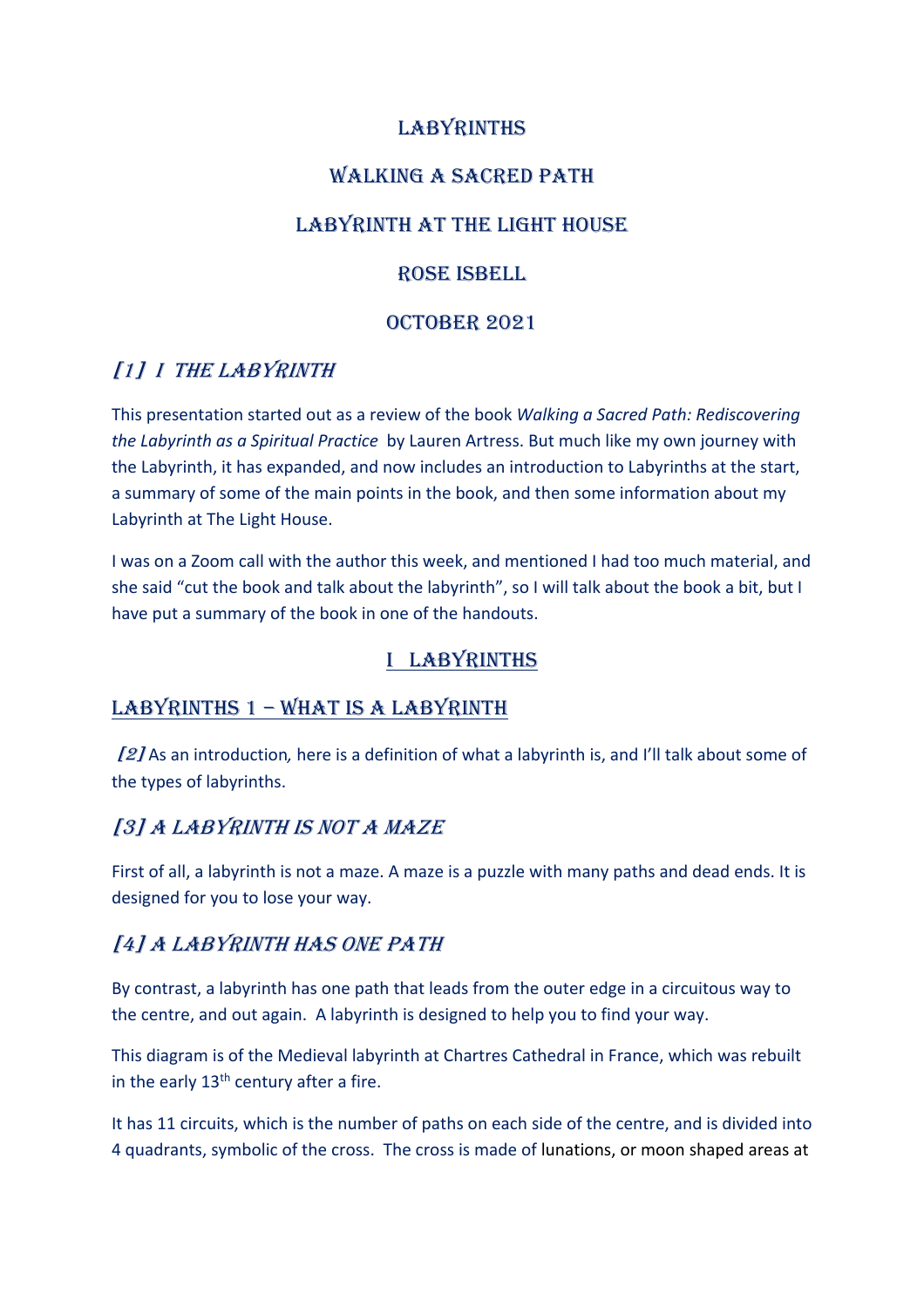the bends of the path. This pattern is one of the most frequent designs of labyrinths being built today.

## [5] MEDIEVAL LABYRINTH

This photo is of the Chartres style labyrinth inside Grace Cathedral in San Francisco. You can see the paths and the lunations.

Not well shown here is the central 6 petalled rose, symbolising love and union with God.

### [6] CLASSICAL LABYRINTH

The classical design is the most ancient of labyrinth patterns. It appears as petroglyphs in Spain (dating from around 2000BCE), on silver coins in Crete, on rocks in northern Europe, on bark in Indonesia, and carved on rocks in the desert of the American Southwest.

This example is a 7 circuit labyrinth.

## [7] RAMBLING ROSE

This is the pattern for the Labyrinth that I put in at my home and clinic this year.

It is called The Light House, after the practice I used to have on the corner of Bealey Avenue and Sherborne Street, just down the road.

The arrows at the corners point to the four Cardinal points.

#### [8] ROMAN MOSAIC LABYRINTH

And this is an example of a Roman mosaic labyrinth, which flourished between 165 BCE and 150 CE.

It depicts a bull's head in the centre, symbolising the Greek myth of Theseus and the Minotaur, a creature which was half bull and half man, and was housed in an underground labyrinth.

#### LABYRINTHS 2 - EXPERIENCES

#### [9] EXPERIENCES

So I'd like to mention here some of the labyrinths that I have experienced, and that maybe you can as well.

# [10] CHARTRES

I visited Chartres Cathedral many decades ago now. It is a magnificent Cathedral south of Paris, which sits on a hill, and is visible from miles away over the corn fields.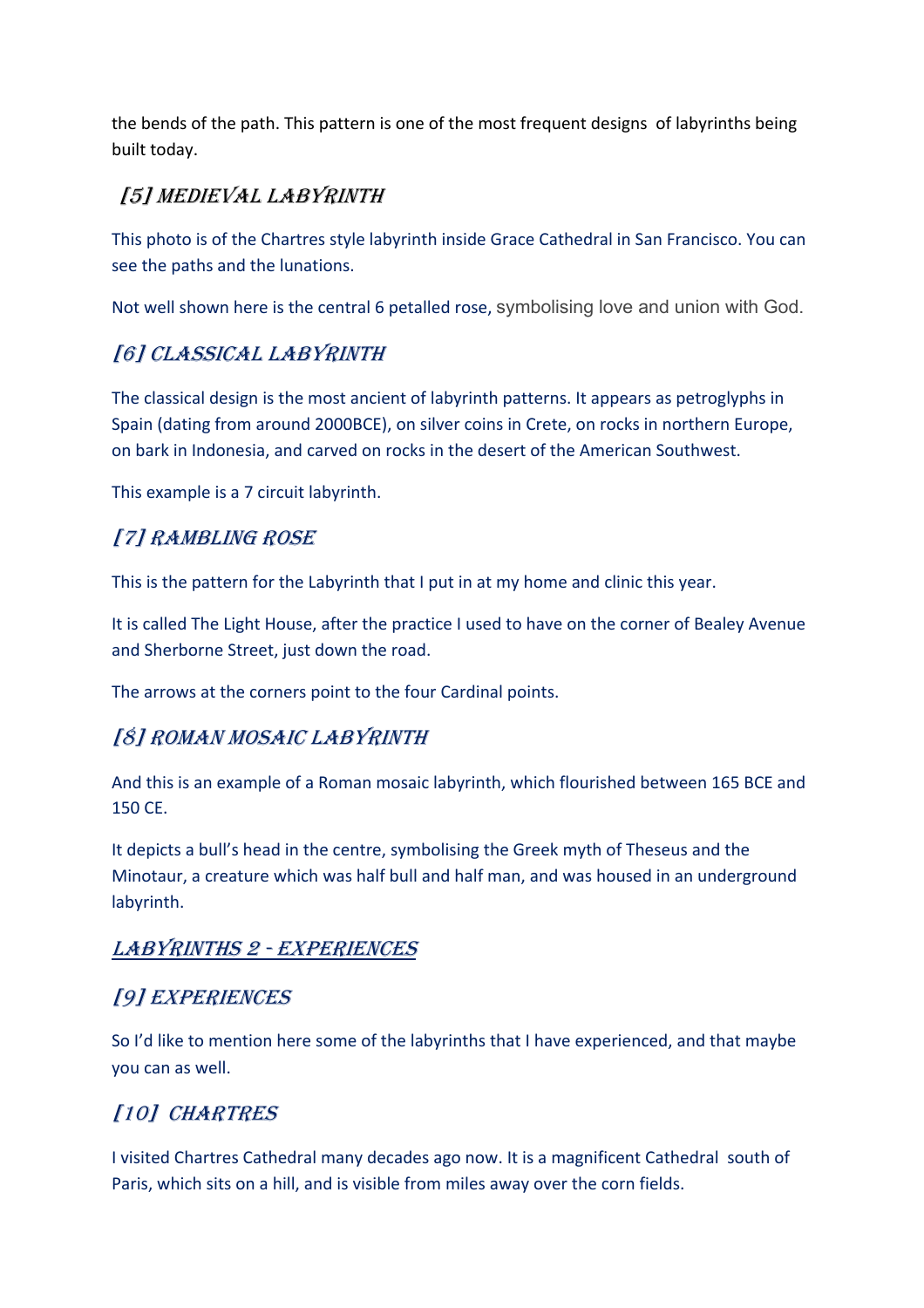It is in high Gothic style, and has wonderful stained glass windows, including two rose windows, which contain a blue colour not seen elsewhere.

It also houses a much venerated Black Madonna, which has unfortunately been painted white in recent renovations.

However, until recently the labyrinth has not been in use, and has been covered with chairs.

## [11] SOUTHERN LIGHTS CENTRE AKAROA

There are also a number of labyrinths in New Zealand, closer to home.

The labyrinth at the Southern Lights Centre above Akaroa has a seven-circuit classical design. Together with an octagonal temple, it has stunning view over the harbour, and is part of a centre for the Trans Himalayan School of Wisdom.

## [12] MANA RETREAT COROMANDEL

Mana Retreat is based on the west coast of the Coromandel peninsula.

High on a hill above is the Tara Sanctuary, with an amazing view over hills and the Firth of Thames. This sanctuary is devoted to the major world religions and spiritual paths, and was built using medieval materials and techniques.

The acoustics are amazing, and the singing of Taize chants there is mesmerising.

Alongside the sanctuary is an 11 circuit labyrinth, under which are buried stones from sacred sites around the world.

There is also a bell tower, with bells that ring the changes every 15 minutes during the day, much like the medieval monasteries.

I was fortunate to meet the German architect, and to climb into the belfry, but not at the time that the bells were ringing, of course!

## [13] TE MOATA RETREAT COROMANDEL

Te Moata is a retreat centre situated in native bush on the east coast of the Coromandel Peninsula.

Their statement of intent includes: **"**we provide opportunities for the deepening of wellbeing through connection with self, community and nature, and a safe haven for native flora and fauna."

The labyrinth is the heart centre of Te Moata and is situated by the stream on a ley line which runs through the land.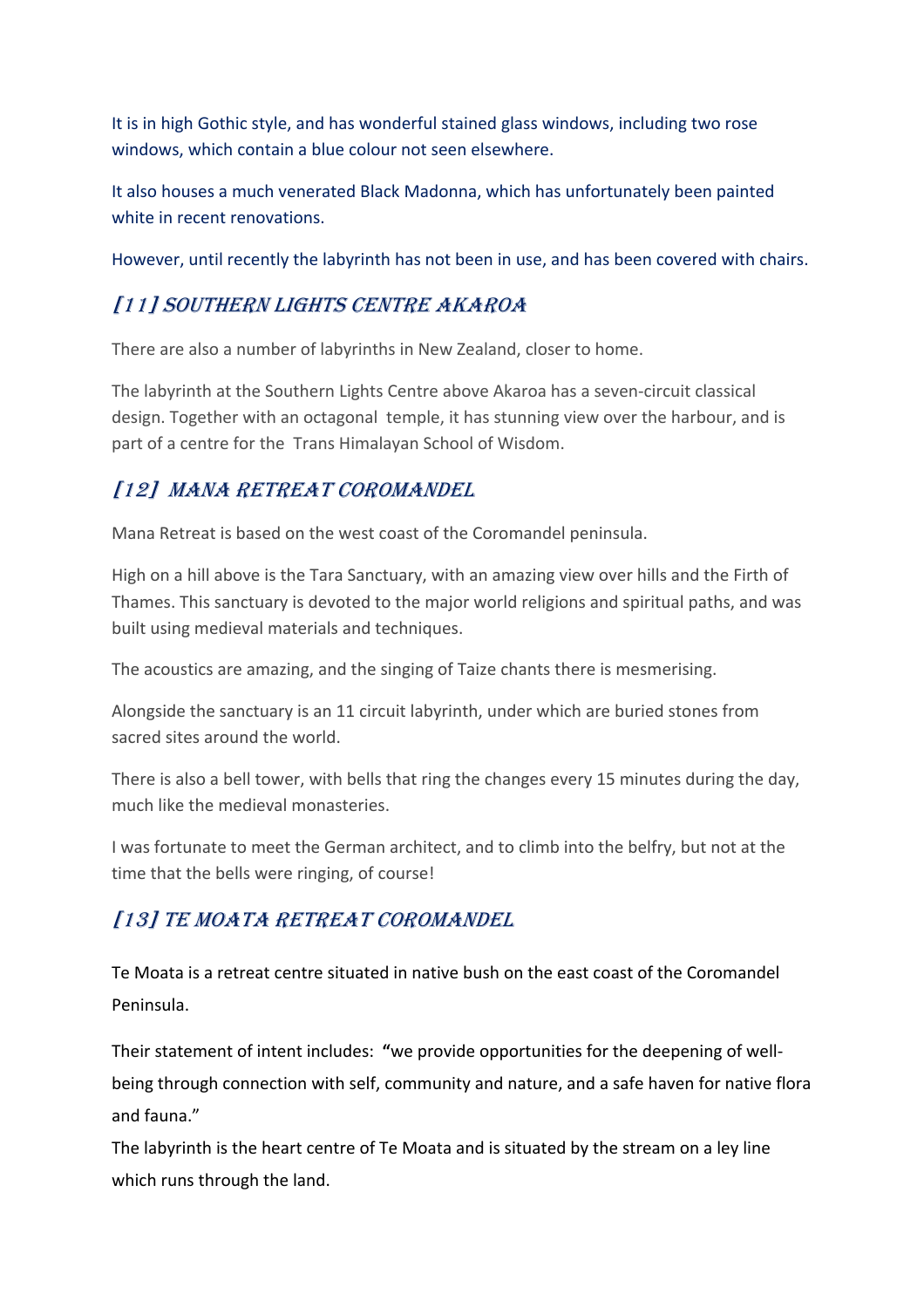The design of the labyrinth is based on the sacred geometry of Chartres Cathedral. It is made of Te Moata red clay and hand moulded stones.

This is a sacred space in which to symbolically walk your life's journey; a place of contemplation, celebration, ceremony, commitment and inspiration.

I haven't been to Te Moata yet, but it was one of their keepers who encouraged me to do the Labyrinth Facilitators course recently.

#### [14] MADONNA RISING CHARTRES

One of the great advantages of lockdown is that courses and pilgrimages are now being offered online, and last year I was able to attend Madonna Rising, an annual pilgrimage to Chartres Cathedral, run by Ubiquity University, which developed from Matthew Fox's University of Creation Spirituality.

There were daily talks by philosophers, theologians, and art historians, and daily classes in singing, poetry and dance.

And this time in Chartres, even if only virtually, I was able to fully experience the Cathedral and the labyrinth.

### [15] BANAFSHEH SAYYAD

The coordinator of the Chartres pilgrimage was Banafsheh Sayyad, a dance artist and teacher based in UCLA California. She communicates the universal message of Sufi mysticism.

When Andrew Harvey started the Chartres Academy the labyrinth was hardly ever used, as it was thought somehow sinful to be doing physical activity in a Cathedral.

Nevertheless, there were stories of priests dancing in the labyrinth centuries earlier, and a ritual that involved carrying a ball, and throwing it out of the circle.

I am showing this slide, because there was a breakthrough in 2019, when the priests invited Banafsheh to dance in the labyrinth, marking a real change in attitude.

I don't have the actual dance, but this is a still from her dancing at one of Marianne Williamson's Monday lectures.

LABYRINTHS 3 - VIDEOS

[16] VIDEOS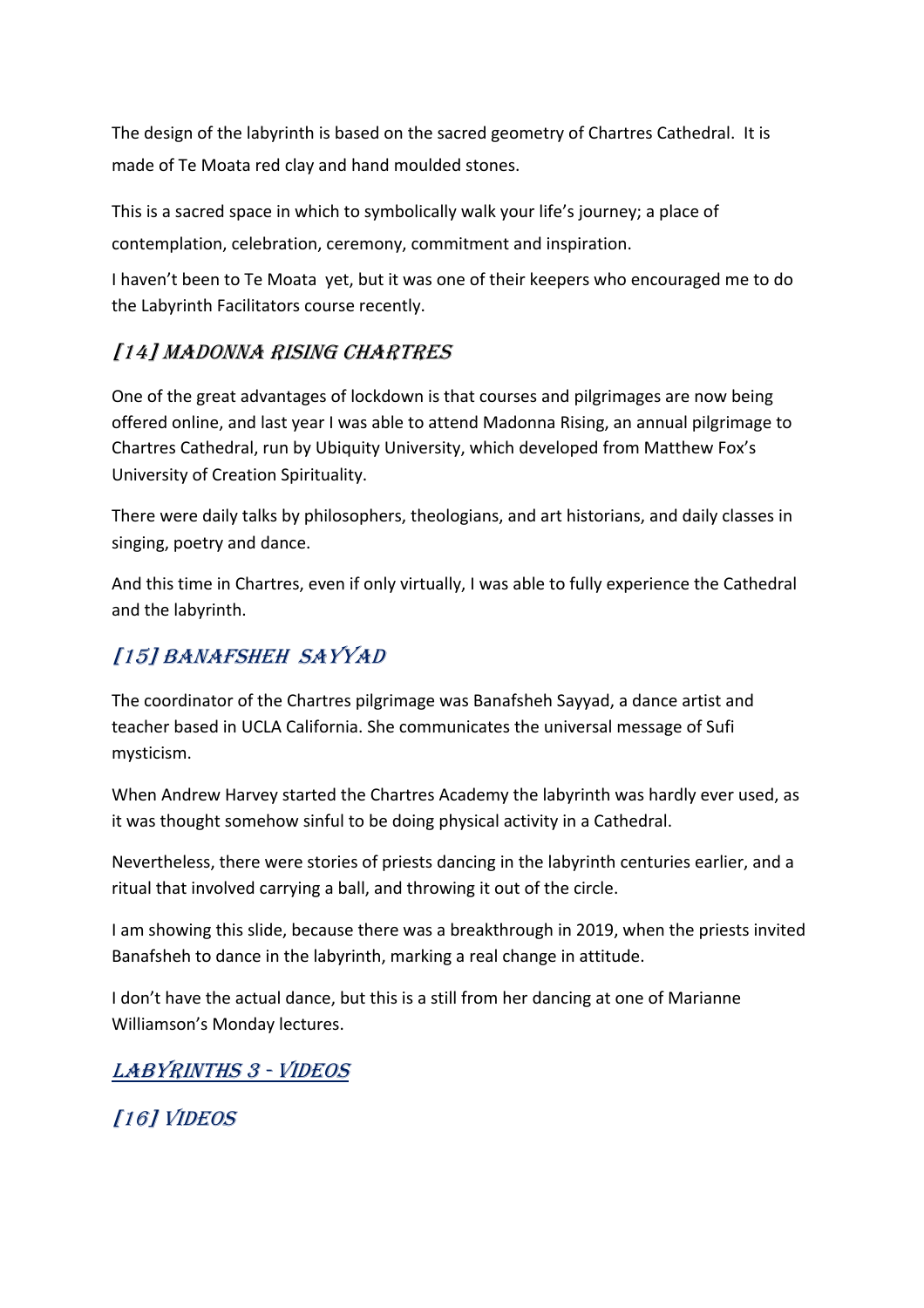So until recently this had been my experience with labyrinths, but I'd like to give you a few examples of different labyrinths around the world.

# [17] GRACE CATHEDRAL SAN FRANCISCO

The author Lauren Artress of Grace Cathedral, was one of the people who pushed the chairs back at Chartres so that she could walk the labyrinth there.

She has been one of the foremost people in bringing labyrinths to the western world, and popularising their use. At Grace Cathedral there is now a permanent outdoor labyrinth, and a permanent indoor tapestry labyrinth.

Both have been in widespread use, and on the zoom call this week she said that the walkers are coming back in after the lockdown.

She states that you don't have to be serious when you are walking the labyrinth, and describes a group of elderly Chinese ladies who do Tai Chi in the square each day, and then run the labyrinth together, shoulder to shoulder, laughing loudly.

#### [18] LEUCADIA BEACH CALIFORNIA -

### VIDEO NEW YEARS DAY

This next video is of an artist who draws an elaborate labyrinth on the beach each New Years Day.

People come and walk it, and can think about their lives, letting go of the year that has passed, and looking ahead to their life in the New Year.

And at the end the tide comes and washes it away.

#### LABYRINTHS 4 - PHOTOS

#### $[19]$  LABYRINTHS  $4$  - PHOTOS

And now, to end this section, I have a few pictures of different of labyrinths around the world.

#### [20] GRACE CATHEDRAL SAN FRANCISCO

This is a full moon walk on the indoor labyrinth at Grace Cathedral.

#### [21] LANDSCAPE LABYRINTH NEW MEXICO

And this is an outside labyrinth in the desert in New Mexico.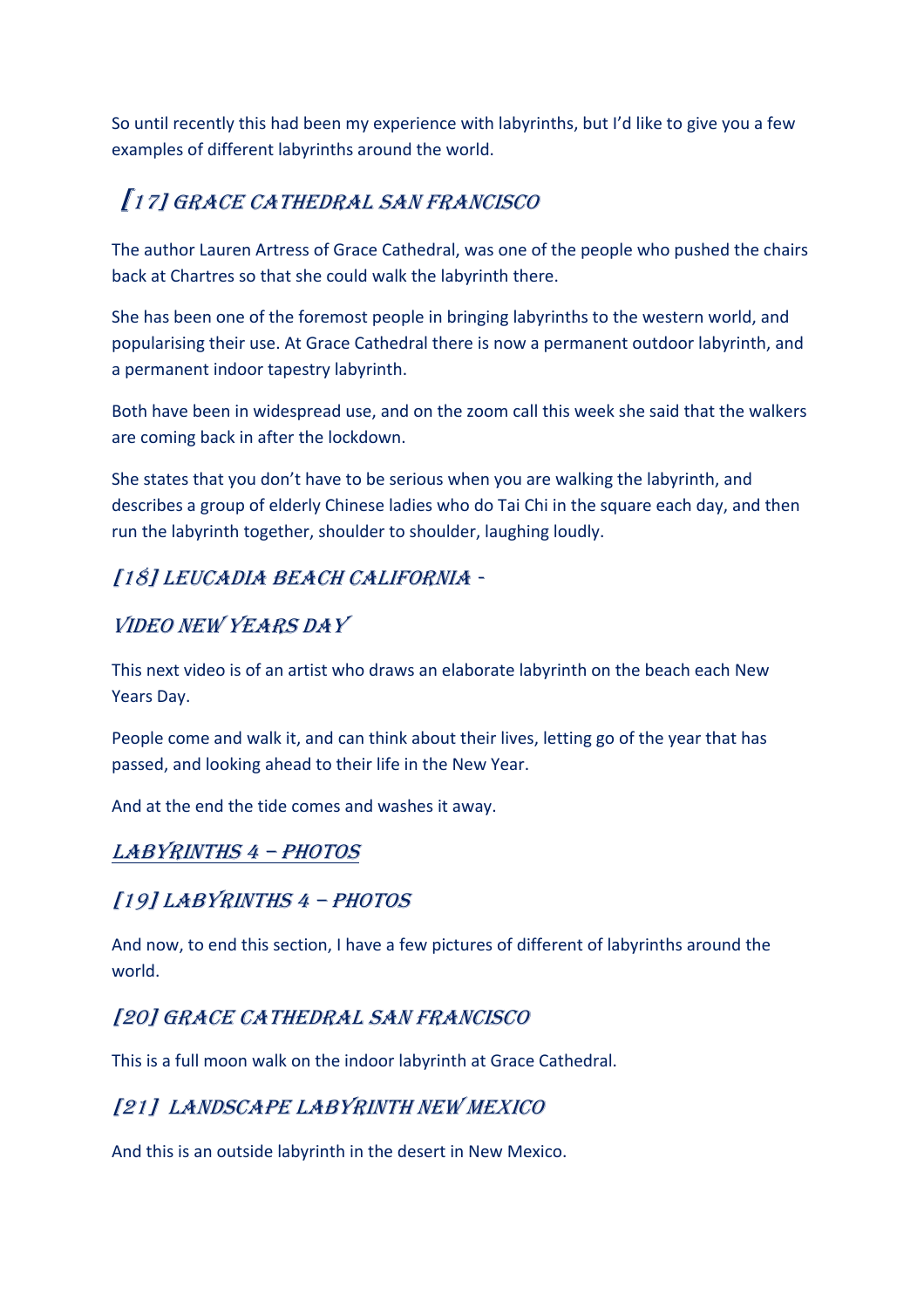## [22] CROCODILE RIVER RESERVE SOUTH AFRICA

This one is a huge labyrinth in South Africa. It has a diameter of 50 metres, and the path is 2km long.

## [23] LAVENDER LABYRINTH CZECH REPUBLIC

And this is a sweet little lavender labyrinth in the Czech Republic.

### [24] BACKYARD LABYRINTH SEDONA

But labyrinths don't have to be large, or particularly complex. This backyard labyrinth in Sedona has 5 circuits, and is a similar size to the labyrinth I am the keeper for.

### [25] BURY ST EDMONDS, UNITED KINGDOM

Created with wild flowers in the ruins of a Benedictine Abbey, this 3 pathway labyrinth, is 45 metres in diameter.

An information sign says: "Down the centuries, visitors came here to the Abbey of St Edmund to be more aware of God. This wildflower labyrinth continues that tradition on this sacred site."

And at the end of the summer the labyrinth is mown, to come up again the following year.

## [26] TEMPORARY LABYRINTH NORWAY

Labyrinths don't have to be particularly permanent either. This one in Norway was made out of fabric to celebrate World Labyrinth Day.

#### [27] FULL MOON LABYRINTH ONTARIO

And, of course, the ultimate in impermanence is a labyrinth that is offered back to the sea with the next full tide, as in this full moon labyrinth in Canada.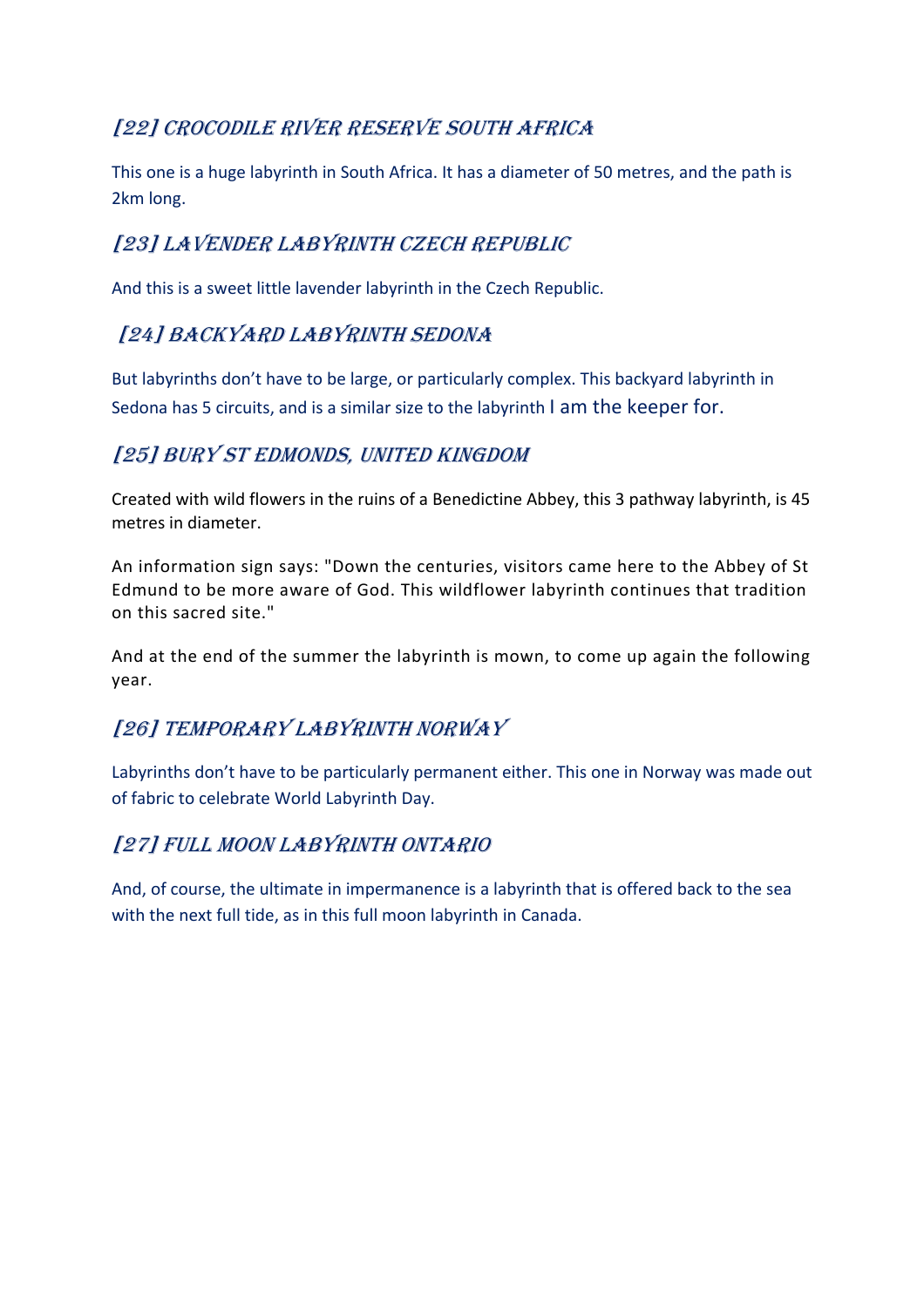### II WALKING A SACRED PATH

### [28] WALKING A SACRED PATH BY LAUREN ARTRESS

That is the main part of my presentation about labyrinths, but the underlying theme here is the book *Walking a Sacred Path: ( Rediscovering the Labyrinth as a Spiritual Practice)* by Reverend Doctor Lauren Artress, who I've mentioned several times.

Here she is standing on the indoor tapestry labyrinth at Grace Cathedral.

I've summarised the most interesting parts of her book into one of the handouts, but I'd like to give a few quotes from the book as well.

#### [19] WALKING A SACRED PATH 1 - HANDOUT

#### TO WALK A SACRED PATH

*The labyrinth, in its strange and uncanny way, offers a sacred and stable space to focus the attention and listen to the longing of the soul...*

*To walk a sacred path is to discover our inner sacred space: that core of feeling that is waiting to have life breathed back into it through symbols, archetypal forms, rituals, stories and myths.* 

*Understanding the invisible world, the world of pattern and process, opens us to the movement of the Spirit.*

#### NEW PILGRIMS. NEW PATHS

*The tradition of pilgrimage is being revitalised during our own times to seek answers to our longings... The pilgrim seeks to follow the spirit's compass, which guides us to find an inner openness to the outer world ... that become[s] the fabric of our lives.*

*The labyrinth introduces us to the idea of a wide and gracious path. It redefines the journey to God: from a vertical perspective that goes from earth up to heaven, to a horizontal perspective in which we are all walking the path together*

#### WALKING - THE PROCESS

*Walking the labyrinth does not demand a great amount of concentration in order to benefit from the experience. The sheer act of walking a complicated path...begins to focus the mind.* 

*The labyrinth experience sensitises us, educates us, and helps us distinguish superficial extraneous thoughts from the [true] "thought" that comes from our soul level... that each of us longs to hear.*

#### REDISCOVERING THE DIVINE WITHIN

*Our souls hunger for the lost connection to our intuitive... We long for a creative, symbolic process that nurtures our spiritual nature, that feeds the soul...*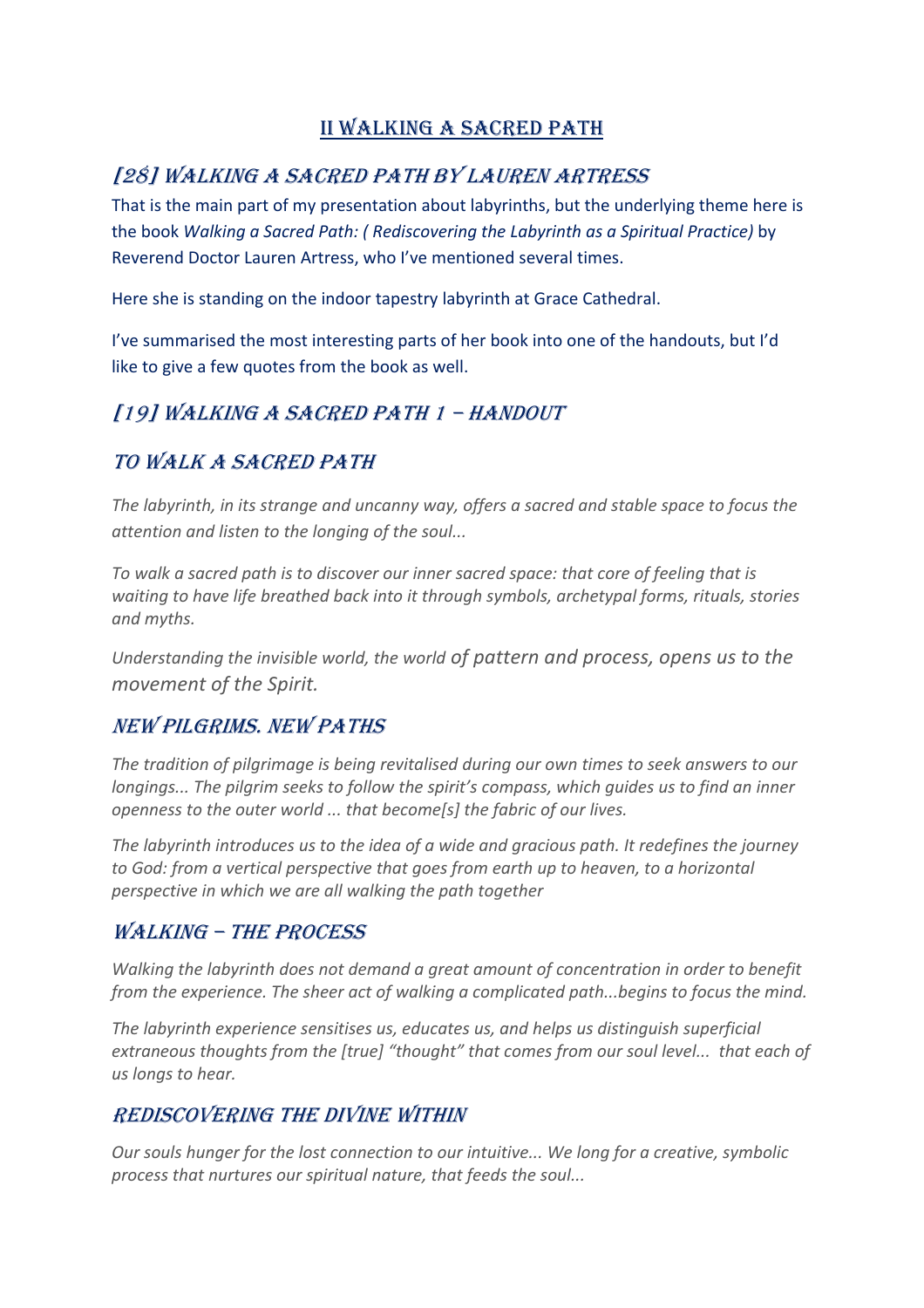*Many of us sense this mysterious unfolding. And many are seeking experiences that help us respond to the changes this evolution brings to our lives.*

#### [30] WALKING A SACRED PATH 2 - STAGES OF THE LABYRINTH

And now I have some information about the actual process of walking the labyrinth.

To quote from Lauren Artress again:

*The path becomes a mirror for where we are in our lives. The rhythm of walking, placing one foot in front of the other, quiets the mind, relaxes the body and refreshes the spirit. Walk it with an open heart and an open mind.*

#### RELEASING (LETTING GO)

The first stage is releasing or letting go. It involves walking into the labyrinth.

This is the time to quiet the mind, and let go of details, distractions and extraneous thoughts. To open your heart to feel whatever it might feel.

To become aware of your breathing, and relax and find your natural pace.

#### RECEIVING (LISTENING)

The second stage is receiving or listening..

When you reach the centre, you can sit or stand there as long as you like.

This is a place of reflection, meditation and prayer. Receive what is there for you to receive.

#### RETURNING (REFLECTING, RESOLVING, RECLAIMING)

The third stage is walking out of the labyrinth.

Walking out, integration of your experience can occur, and you take back into the world what you have received.

Each labyrinth experience is different however, and the reaction can be quite subtle, right up to a powerful experience.

And sometimes it can take time for the meaning of the walk to release.

Whatever happens, you are asked to listen to your heart and take the time you need to integrate the experience.

## [31] WALKING A SACRED PATH 3 - GUIDELINES

The book also talks about guidelines and expectations for walking a labyrinth.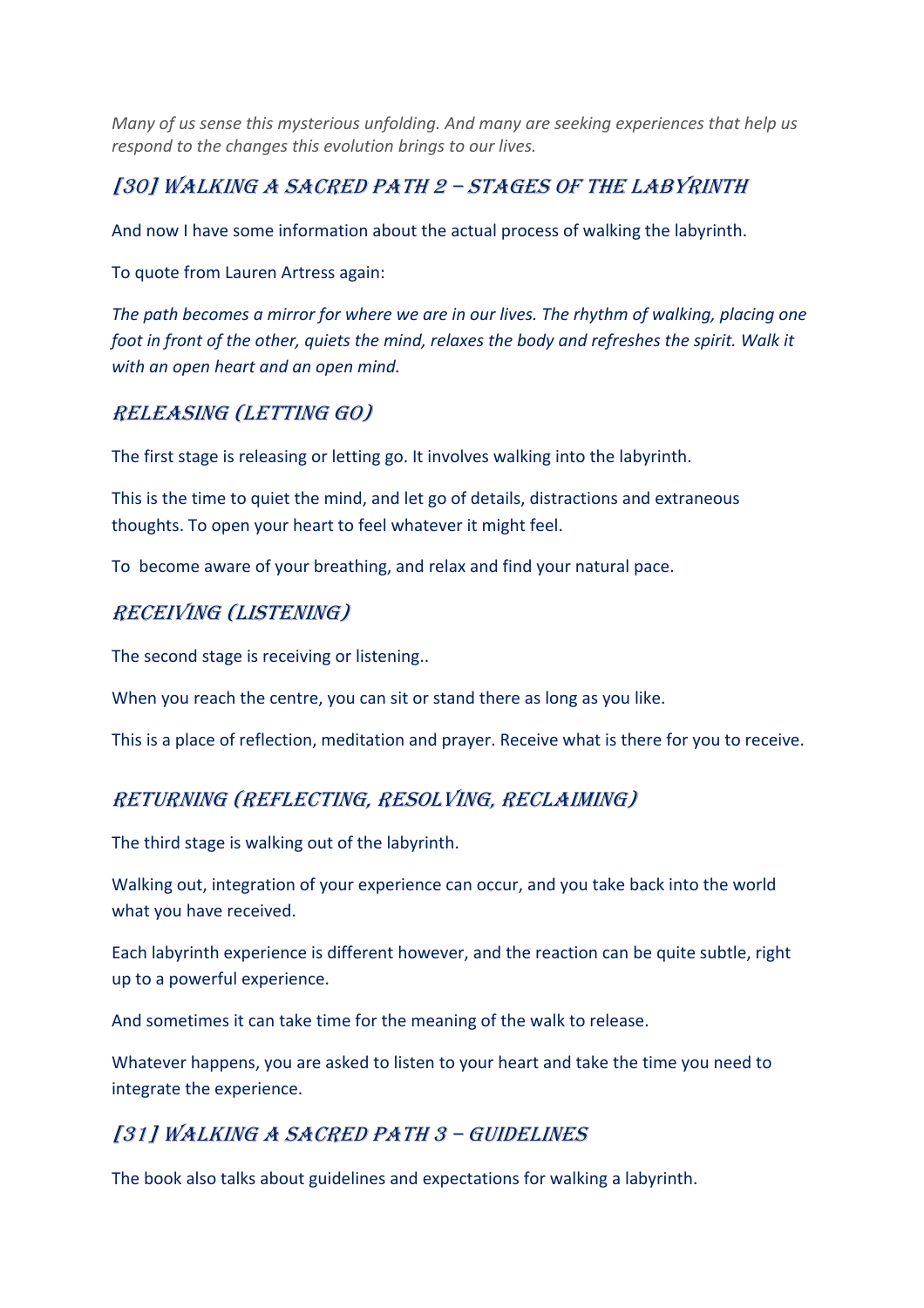For example, follow your natural pace. Walk at the speed you wish, and you may change speed or stop as you go.

Feel free to move around others, or let others walk around you. This is easiest to do on the turns.

The path is a two-way street, and you will meet others coming out as you are going in. Let your gaze be soft as you walk.

And let everything be a metaphor – whatever you feel is an indication of how things are for you, and the area of your life it would be helpful to be present with.

### [32] WALKING A SACRED PATH 4 - EXPECTATIONS

People can be concerned about the expectations for their walk, such as thinking "I bet everyone is going to get this apart from me", or "I'm not doing it right."

But we can point out that "This is your walk. We are walking the labyrinth together with others, but this is your walk."

We just experience what we experience on the walk. It may feel as if nothing has happened, but inevitably something has, although that may not be obvious straight away.

Each person's experience is unique.

"Can we give each other permission to be un-self conscious in the labyrinth?"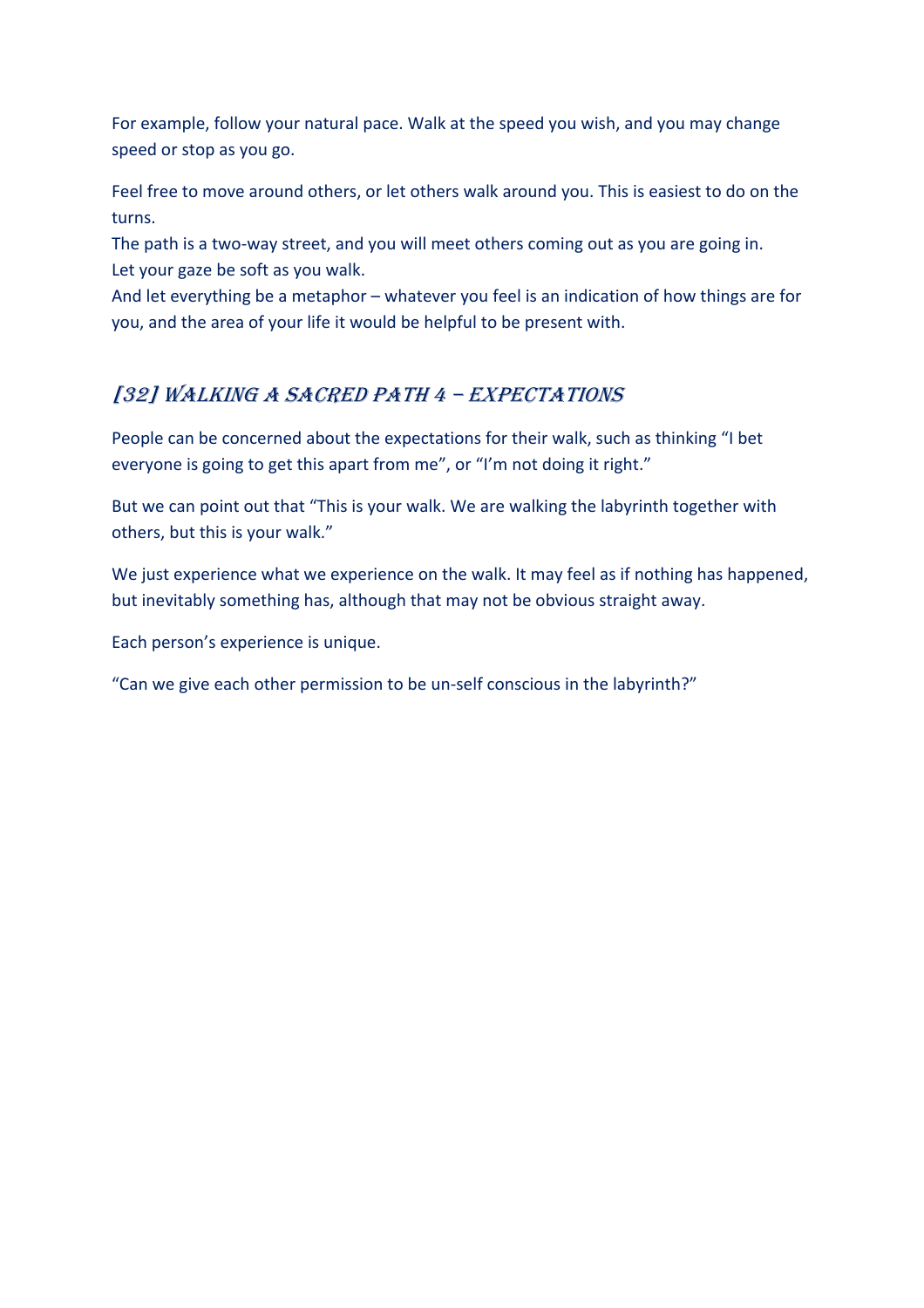### III LABYRINTH AT THE LIGHT HOUSE

### [33] LABYRINTH AT THE LIGHT HOUSE

So inspired by the labyrinths I'd discovered, I followed my intuition and made a labyrinth at The Light House.

At first I thought of it as "my" labyrinth, but it has become its own entity, and I now I see myself as the "Keeper" of the Labyrinth.

### [34] BASIC LABYRINTH

I showed you earlier the starting design, and this was adjusted to match the site.

I contacted Student Job Search about the painting, and found Eddie, who is an architectural design student. He'd been working as a ships captain in the Mediterranean, and came back to Christchurch where his partner is a medical student. He is part French, and has worked part of the Camina trail, so understood what I was looking for. He was able to make the procedural decisions, and then carry them out.

#### [35] LOGO, FLOWER OF LIFE ON ROSE

I also have a logo, which is the Flower of Life symbol superimposed into a rose...

## [36] LABYRINTH WITH LOGO IN CENTRE

...so this became a mandala in the middle of the labyrinth.

#### [37] BLUE CRYSTAL GRID

There is a blue crystal grid, and this slide shows one of the corners.

So I wasn't quite sure what to do with the labyrinth, when Maniisha, of Te Moata, with the Rainforest labyrinth, contacted me and encouraged me to do the facilitators course with Lauren Artress, and to become a Regional Representative with the Labyrinth Society.

#### [38] TEMPLE GARDEN

As a bit of an indulgence, I'll show you pictures of some other areas at The Light House, alongside the labyrinth.

This is my Temple Garden, based on a Medieval monastery garden, with roses, medicinal herbs, fruits and berries.